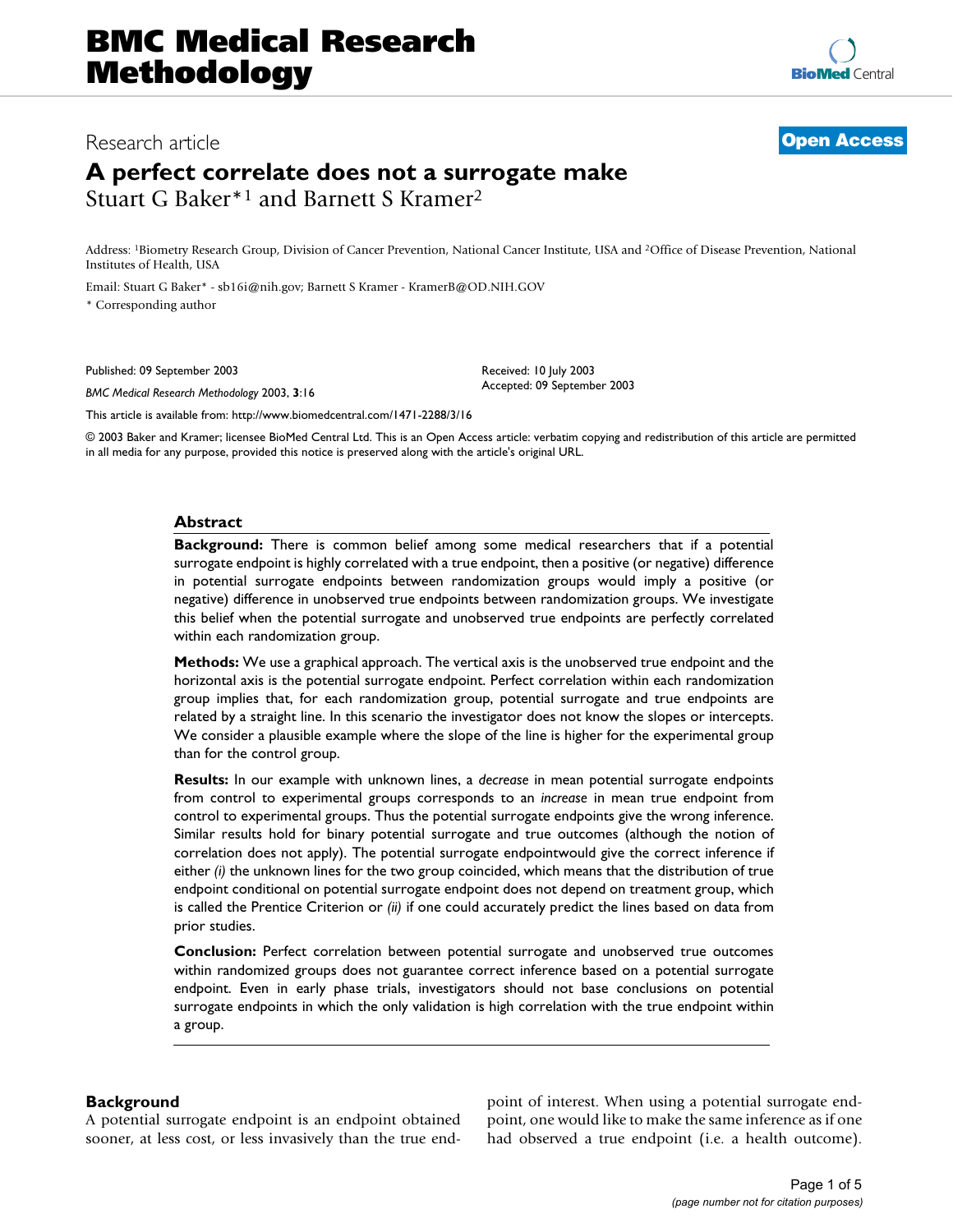Fleming and DeMets [1] and the Biomarker Definitions Working Group [2] gave various examples where preliminary inference based on a potential surrogate endpoint was contradicted by later studies using important health outcomes. As another example, it has long been assumed that postmenopausal hormone replacement therapy (HRT) with estrogen and progestin would decrease the risk of cardiac disease in women-in part due to the facts that (1) hormonal therapy lowers serum cholesterol, and (2) people with low cholesterol generally have a lowered risk of cardiac disease. However direct assessment of this hypothesis in a randomized placebo controlled trial showed that HRT actually *increased* the incidence of cardiac events [3].

Fleming and DeMets [1] wrote "A correlate does not a surrogate make" and said that "it is a common misconception that if an outcome is correlated (that is correlated with true clinical outcome) it can be used as a valid surrogate endpoint..". They added that arequirement for a valid surrogate is that" the effect of the intervention on the potential surrogate endpoint predicts the effect on clinical outcome---a much stronger condition than correlation." Using schema for causal pathways, Fleming and DeMets [1] showed why a potential surrogate endpoint can fail to provide correct inference about the true endpoint. However Fleming and DeMets [1] did not show why perfect correlation of potential surrogate and true endpoints is insufficient for correct prediction of the true endpoint. A reader of Fleming and DeMets [1] might incorrectly conclude that the failure of potential surrogate endpoints only occurs with small or moderate correlations between potential surrogate and true endpoints, but not with perfect correlation within randomized groups. More specifically, some investigators believe that that if they have evidence of a very high correlation between the potential surrogate and the true outcome in each treatment group in a previous study, they can make reliable inference about true outcome in a new study with only a surrogate endpoint. The main purpose of this paper is to show graphically that even a perfect correlate within a randomized group does not a valid surrogate make.

#### **Methods**

To investigate the validity of a potential surrogate endpoint that is perfectly correlated with true outcomes within randomized groups, we created the graphic in Figure 1 for measured outcomes. The graphic applies to a hypothetical randomized trial, where E stands for experimental group and C stands for control group. The horizontal axis is the potential surrogate endpoint and the vertical axis is the unobserved true endpoint. Assuming perfect correlation, the individual data points for potential surrogate and unobserved true endpoints lie on straight lines for groups E and C.



#### Figure I

Graphical depiction of incorrect inference based on surrogage endpoints. The graph shows perfectly correlated results (namely a straight line) for the relationship between surrogate and true outcomes for a control group C and experimental group E. The mean surrogate outcome in the E group

 $\overline{s}_{\mathrm{E}}$  is smaller than the mean surrogate outcome in the C

group  $\bar{s}_{\mathrm{C}}$  . However the mean true outcome in the E group

 $\overline{t}_E$  is larger than the mean true outcome in the C group,

 $\overline{t}_C$  , yielding the opposite conclusion for the effect of experimental intervention.

In this simple example the unobserved true endpoint is proportional to the potential surrogate endpoint, so the intercept for both lines is zero. However qualitatively similar results would hold when the two lines have different intercepts. In our example the onlydifference between the lines for groups E and C is that the slopes differ. In particular, the slope of the line relating potential surrogate and true endpoints for group E is higher than that for group C. To graphically find the mean value of a true endpoint corresponding to the mean value of potential surrogate endpoint, one draws a vertical line from the mean value of the potential surrogate endpoint to the line relating potential surrogate and true endpoint, and then a horizontal line leftward to the axis for the true endpoint.

The graphic also applies when the potential surrogate and true outcomes are binary. Of course with binary endpoints the notion of perfect correlation does not apply. However, with binary endpoints, one obtains straight lines, so the graphic is applicable. For example, suppose the potential surrogate endpoint is the presence or absence of adenoma and the true endpoint is the presence or absence of colorectal cancer. In that case the horizontal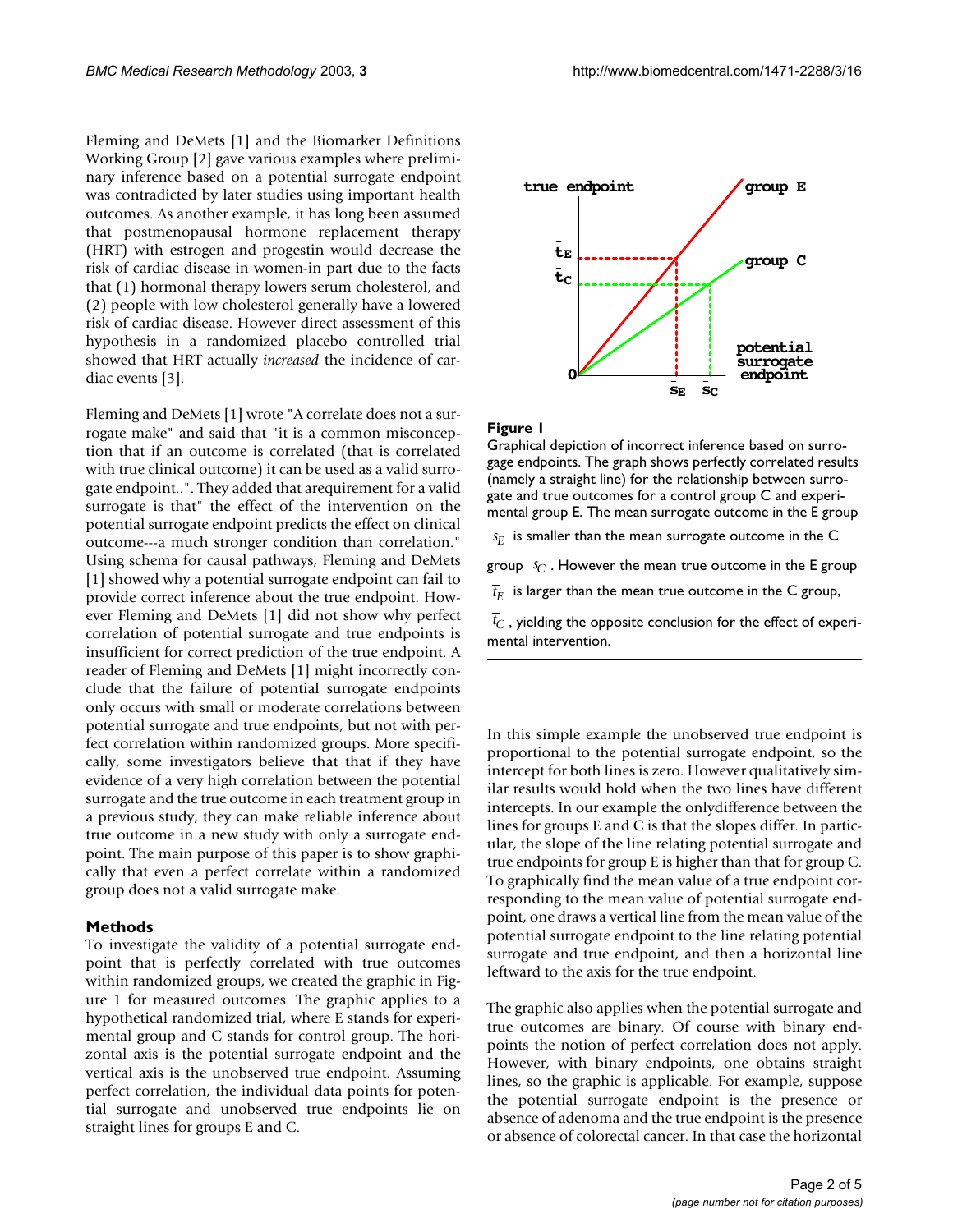axis is the fraction of subjects with adenomas and the vertical axis is the unobserved fraction of subjects who would get colorectal cancer. For each randomization group there is a line relating the fraction of subjects with adenoma to the unobserved fraction with colorectal cancer. (Each line is constructed by connecting the point representing the proportion with the true endpoint when the surrogate endpoint is 0 with the point representing the proportion with true endpoint when the surrogate endpoint is 1). The lines in Figure 1 represent one example with a binary surrogate endpoint.

Suppose that an investigator only knows from prior studies that the potential surrogate and true endpoints are perfectly correlated within randomization group (and does not know the slopes or intercepts). Or suppose the surrogate and true endpoints are binary, so there are two straight lines (but with unknown slopes or intercepts), one for each randomization group. Will the use of a potential surrogate endpoint to replace the unobserved true endpoint give qualitatively the correct results? In other words, will a decrease (increase) in the mean potential surrogate endpoint or the fraction with the surrogate endpoint necessarily imply a decrease (increase) in the mean true endpoint or the fraction with the true endpoint?

#### **Results**

In the graphic in Figure 1, the mean value for the potential surrogate endpoint for group E, denoted by  $\bar{s}_E$ , is smaller than the mean value of the potential surrogate endpoint for group C, denote by  $\bar{s}_C$  . Because of the perfect correlation between potential surrogate and true endpoints, one might naively think that the mean for the true endpoint for group E, denoted by  $\bar{t}_E$ , would be *smaller* than the mean value of the true endpoint for group C, denote by  $\overline{t}_{\rm C}$ . However if we examine the graphic the opposite is true. Using the graphic to go from potential surrogate value to the true value (with a vertical line upwards and a horizontal line to the left), we see that, in fact,  $\bar{t}_E$  , is *larger* than  $\bar{t}_C$ , so the naive conclusion is erroneous.

With binary data,  $\bar{s}_E$  and  $\bar{s}_C$  represent the fraction of subjects in the experimental and control groups with the surrogate endpoint, and  $\bar{t}_E$  and  $\bar{t}_C$  represent the fraction of subjects in the experimental and control groups with the true endpoint. Based on this graphic it is possible that a *decrease* in the fraction of subjects with adenoma would correspond to an *increase* in the fraction of subjects with colorectal cancer.

One could create a similar graphic that shows that no change in the surrogate endpoint corresponds to either a decrease or increase in the true endpoint, or that an increase in the surrogate endpoint could lead to a decrease in the true endpoint.

#### **Discussion**

#### *Plausibility of Figure 1*

We showed graphically that perfect correlation does not guarantee correct inference when a potential surrogate endpoint replaces a true endpoint. The underlying reason is that the line predicting true endpoint from potential surrogate endpoint has a sufficiently different slope for each randomization group to make a substantial difference in the conclusion. In one possible scenario the intervention reduces the value of the surrogateendpoint that is observed without affecting the true endpoint, thereby increasing the slope.

With binary outcomes, different slopes can readily arise because of unobserved heterogeneity in the potential surrogate endpoint. As an example consider adenoma (yes or no) as a potential surrogate endpoint for the true outcome of colorectal cancer (yes or no). Two recent randomized trials [4,5] showed that aspirin versus placebo lowers the risk of adenomas. Can one conclude that aspirin lowers the risk of colorectal cancer? An editorial on these trials [6] states "given the belief that the development of most colorectal cancers follows a sequence leading from adenoma to carcinoma, a clinical trial in which aspirin reduced the rate of recurrence of adenomas might make a compelling case for its effectiveness." However we disagree (and the editorial later comes to a similar conclusion). Under the single pathway hypothesis, if the probability of adenoma is zero, the probability or colorectal cancer is zero regardless of the intervention (as there is no other way to get colorectal cancer). Thus, in terms of our graphic, the single pathway hypothesis implies that the intercepts of the lines for each group are 0, as in Figure 1. However the slopes can differ substantially due to heterogeneity of adenomas, for example in a spectrum of histological types and sizes [7].

To better understand the role of heterogeneity, we follow Schatzkin and Gail [8], and suppose that there are two types of adenomas: "bad" adenomas that have the potential to develop into colorectal cancer and "innocent" adenomas that do not. Let  $\pi$ <sub>z</sub> denote the probability an adenoma in randomization group *z* is "bad." Let φ*z* denote the probability of colorectal cancer arising from a "bad" adenoma in randomization group *z.* Also let ω*z* denote the probability of any adenoma in group *z*. The larger slope in the experimental than the control group in Figure 1 would occur if  $φ<sub>E</sub>π<sub>E</sub> > φ<sub>C</sub>π<sub>C</sub>$ . The leftward shift of the vertical line in Figure 1 would occur if  $\omega_E < \omega_C$ .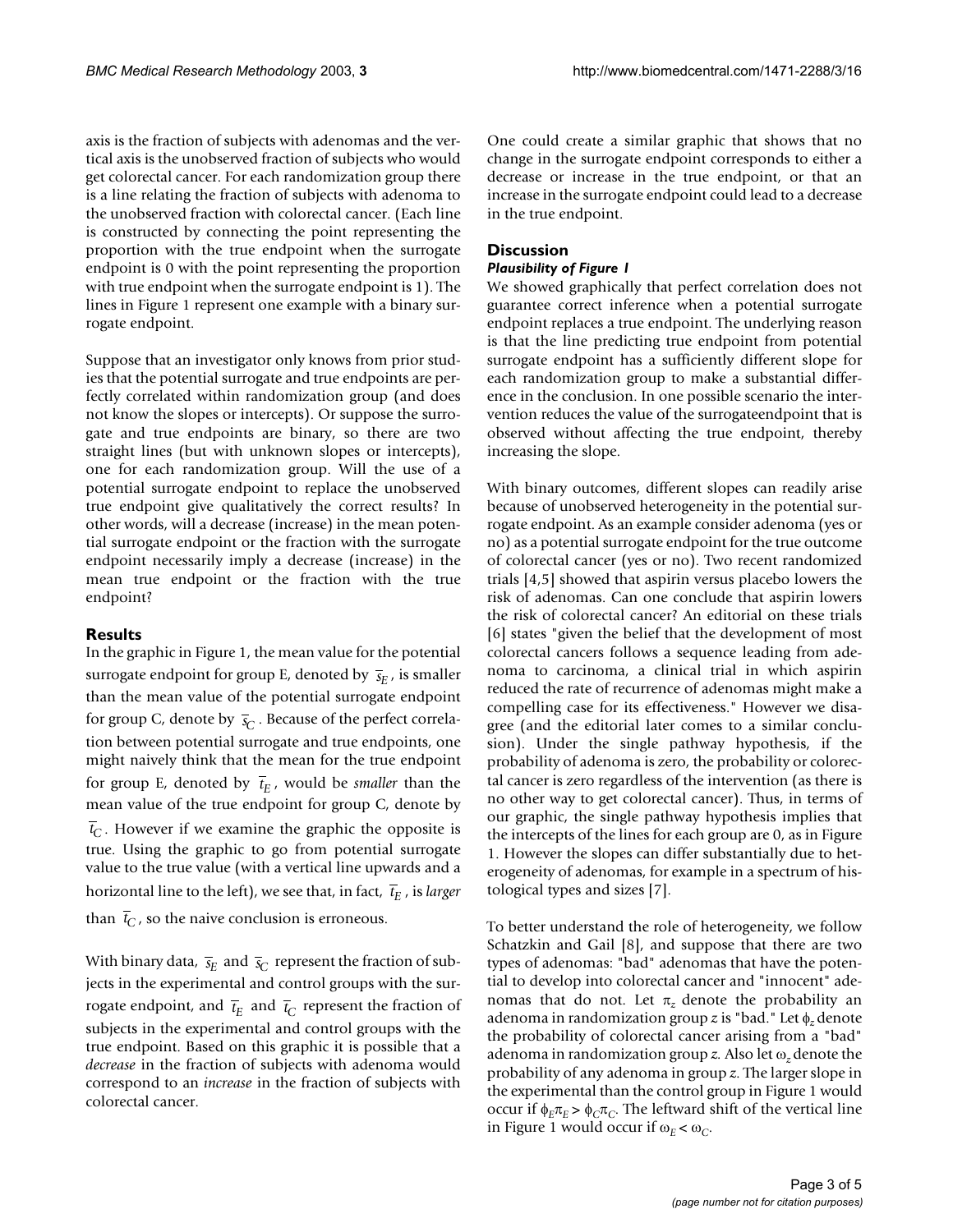Such a situation is quite plausible, as illustrated in a randomized trial of finasteride versus placebo [9] where the potential surrogate endpoint was the probability of prostatecancer. A true definitive endpoint would be the probability of death from prostate cancer. In this trial, heterogeneity was observed in the form of high-grade prostate cancer versus other histological grades of prostate cancer. Relative to the placebo group, the finasteride group consisted of a greater fraction of men with highgrade prostate cancer ( $\pi_E > \pi_C$ ) but a smaller fraction with any prostate cancer ( $\omega_E < \omega_C$ ). Because individuals with high-grade prostate cancer generally have a greater risk of prostate cancer mortality, we have  $\phi_E > \phi_C$ . If the risk of prostate cancer mortality with other histological grades of prostate cancer is minimal, the situation is mathematically similar to the aforementioned hypothetical example with "bad" and "innocent" adenomas, except that that the fraction "bad" is observed. There is a greater slope with the finasteride group ( $\phi_E \pi_E > \phi_C \pi_C$ ) and a smaller value fraction with the surrogate with the finasteride group ( $\omega_E$  <  $ω<sub>C</sub>$ ), which corresponds to Figure 1.

#### *Graphical Representation of the Prentice Criterion*

For valid hypothesis testing based on a surrogate endpoint that *replaces* a true endpoint, Prentice developed three criteria [10]. The major one, subsequently called the Prentice Criterion, is that the distribution of true endpoint given the potential surrogate endpoint does not depend on treatment group [10]. Our graphic shows that if the potential surrogate endpoint is a perfect correlate for a true endpoint (even if the slopes and intercepts of the lines were unknown) *and* if the Prentice Criterion holds, one would obtain the correct inference about the true endpoint based on the potential surrogate endpoint. Graphically, the Prentice Criterion implies that the lines for groups E and C coincide, so a decrease in the mean potential surrogate endpoint would always translate into a decrease in the mean true endpoint. Wang and Taylor [11] developed a similar graphic to help explain their proposed statistic, the proportion of treatment effect summarized by the potential surrogate, which indicates the appropriateness of the Prentice Criterion.

#### *Inference Without the Prentice Criterion*

Other approaches to inference with surrogate endpoints involve *predicting* the true endpoint conditional on the surrogate endpoint (and using estimates based on data from previous studies). This use of potential surrogate endpoints to predict true endpoints differs from the use of auxiliary variables to predict true endpoint. An auxiliary variable is a variable that occurs after randomization and before a true endpoint that is missing in *some but not all* subjects. (See [12] and references therein which discuss the role of auxiliary variables in increasing efficiency or reducing bias.) In contrast a potential surrogate endpoint

occurs before a true endpoint that is missing in *all* subjects.

If one could accurately predict the slopes and intercepts of lines in Figure 1 based on data from previous studies, one could obtain the correct inference even if the Prentice Criterion did not hold (i.e. even if the lines did not coincide). For example, in Figure 1, if the slopes and intercepts of the lines were accurately predicted, one could correctly predict that the experimental intervention increases the mean value of the true endpoint despite the decrease in the mean value of the potential surrogate endpoint (and in fact obtain estimates and confidence intervals for the predicted increase in the true endpoint). Unfortunately, this situation is infrequent. In practice, sufficiently accurate prediction of the lines based on previous data is difficult because of sampling variability in the estimates of the intercepts and slopes of each line and because each previous study will likely generate a different line, even without sampling variability, due to differences in interventions. (Although in practice, the only relevant part of the lines occurs at the mean values of the surrogate endpoint in the new study).

Another approach for predicting true endpoint from a potential surrogate endpoint is the "meta-analytic" approach [13,14]. The meta-analytic approach is not reflected in Figure 1 because it does not involve the distribution of the true outcome conditional on the potential surrogate endpoint (i.e. the slanted lines). Instead each previous trial generatestwo regressions: one for the effect of intervention on potential surrogate endpoint and one for the effect of intervention on the true endpoint. The coefficients for these two regressions are treated as random variables with a joint distribution over all trials. The estimated parameters from this joint distribution are used to predict the difference in mean true endpoints in a new trial given the mean values of the potential surrogate endpoints in the new trial. Unfortunately, there are infrequently sufficient data to use this method routinely, and confidence intervals can be very wide due to betweenstudy variation [13].

A third approach for predicting true endpoints from a potential surrogate endpoint in a randomized trial is a counterfactual approach based on the potential surrogates that would occur, if contrary to fact, individuals were randomized to a different group [15]. Estimates come from a previous study but this could be extended to multiple previous studies. Because counterfactual outcomes are not observed, additional assumptions are needed for inference.

In all these approaches there is a fundamental assumption that the relationship between the potential surrogate and